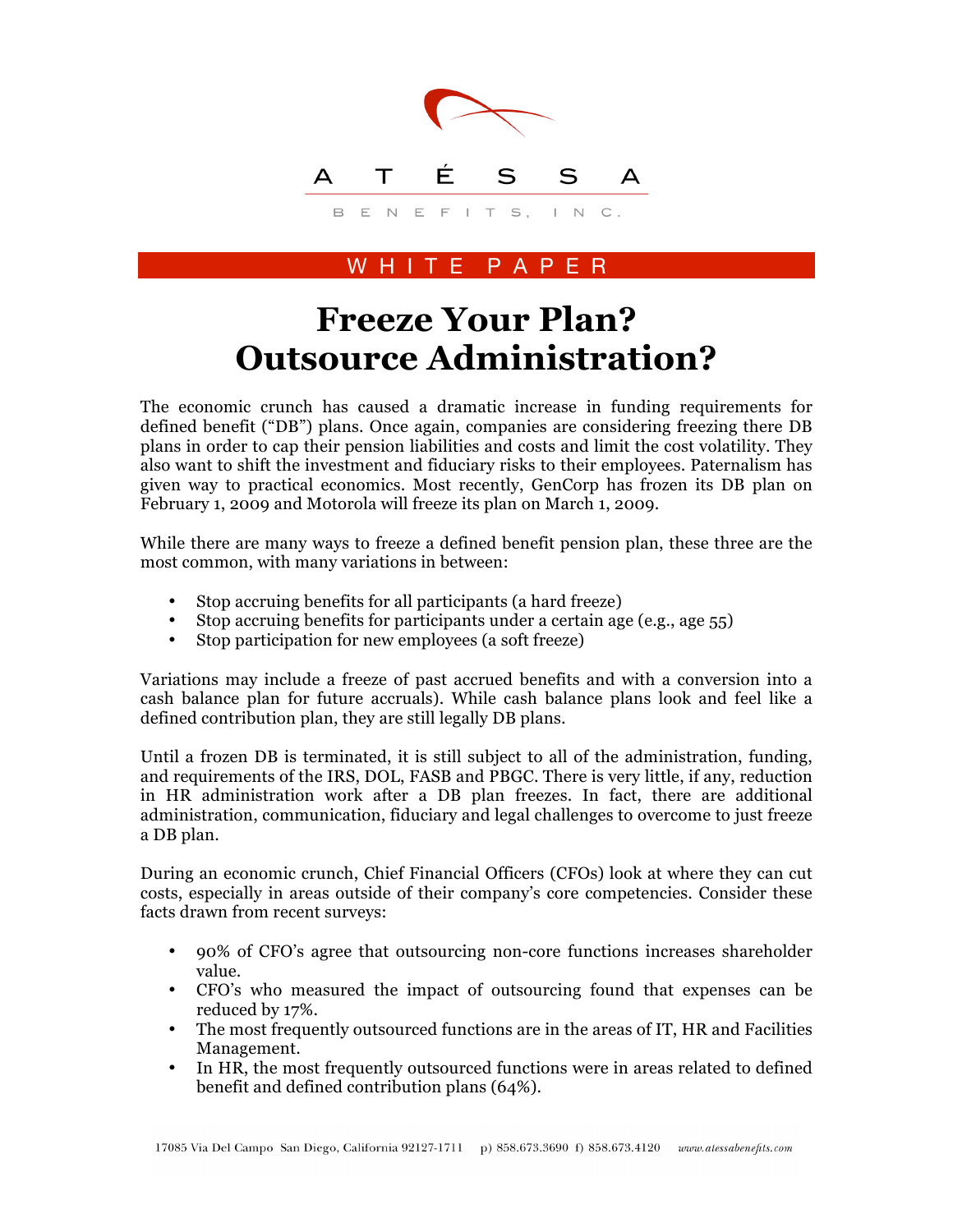• Eighty-nine percent of closed or frozen defined benefit plans have been outsourced or will consider outsourcing.

"Outsourcing defined benefit plan administration almost always makes sense, especially for frozen plans" says Karen Matingou, President of Atéssa® Benefits, Inc. She points out the following factors that explain why it's just a matter of time before almost all companies will outsource their pension plan administration:

- Increasingly, companies want to focus attention on their core businesses. Therefore, employee benefit administration has been, and will always be, one of the most frequent areas where outsourcing occurs.
- Outsourcing always increases during hard economic times. When the economy weakens, companies look for ways to cut their overhead. As a result, employees whose sole job is employee benefit administration are typically among the first to go. Administrators who work on frozen plans, which may not even cover current employees, are especially vulnerable.
- Most HR departments are staffed by generalist. On-staff pension plan experts are a luxury that most companies can no longer afford.
- The ever-changing legislative environment makes recruiting, training and retaining in-house administrators is always a HR headache. Plan documents can be complex and often require knowledge of "grandfathered" provisions that sometimes stretch back 40 years. The liability from errors in plan administration can be great under ERISA regulations, providing another reason why companies prefer to outsource that function to experts.
- In many cases, companies can pay for outsourced defined benefit plan expenses from their pension funds, resulting in an immediate 100% cost savings. While these expenses will have to be funded into the pension plan in the future, they are amortized and only gradually impact the company's income statement.

In today's world of instant gratification, employees have become accustomed to immediate on-line access to their 401(k) balances (valued daily) and the ability to change investments within 24 hours. How is the emerging baby boom population going to feel about waiting 30 to 45 days for a benefit calculation or 3 months for a retirement application to be processed? Pension administration companies can provide web-based administration with secure portals for clients and participants that meet this need and provide the following advantages:

- Immediate pension calculations at different retirement ages, optional forms of payment and under different assumptions.
- On-line applications for retirement and direct deposit of distributions.
- Pre-retirement modeling to determine when to retire and how much income is needed.
- Online reports for company management.

**Your Administration Partner:** Today, pension administration companies can provide participants and companies with the services they deserve, however, the "Big Three" firms can be expensive. Atéssa Benefits, Inc. provides more customized service at